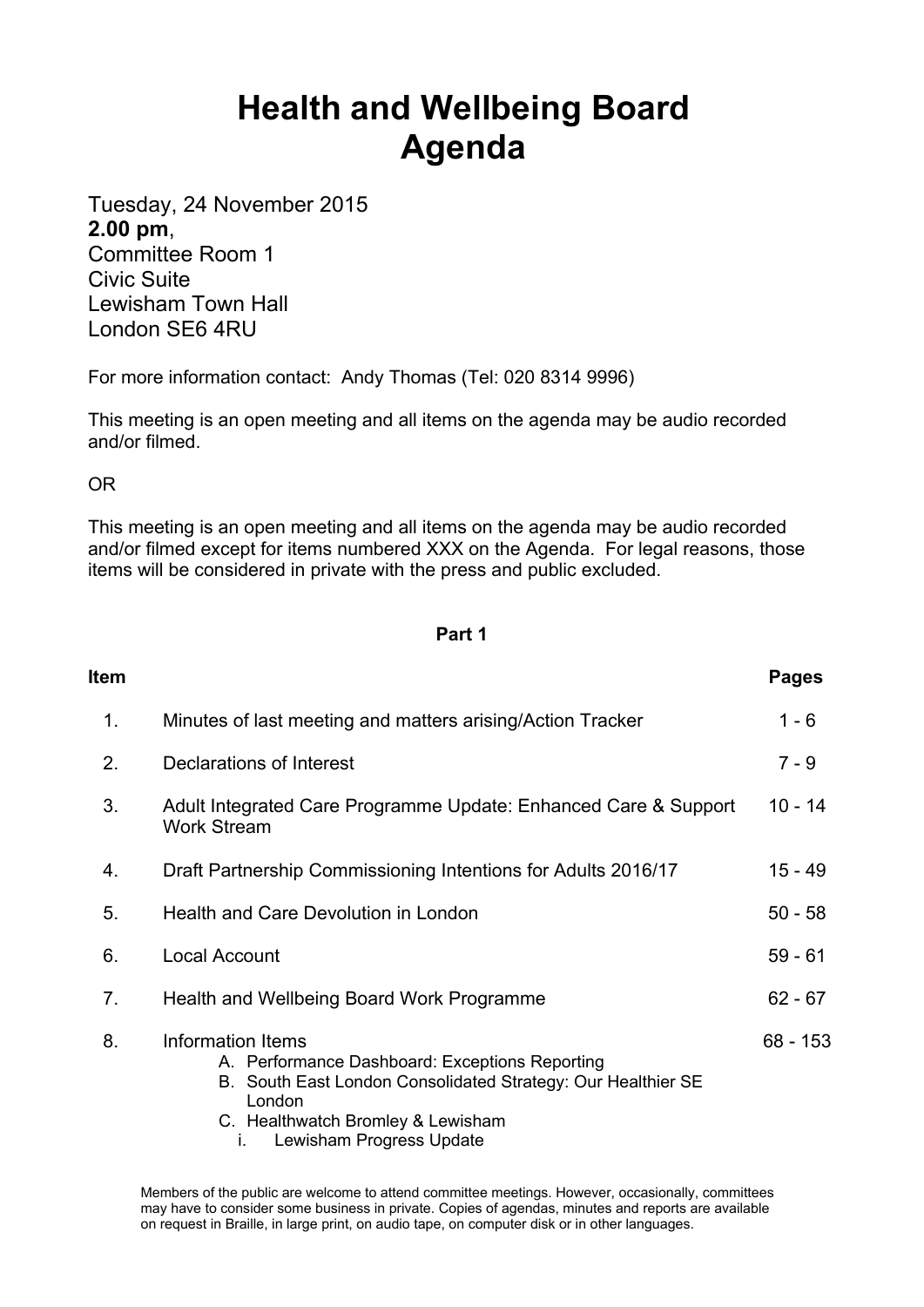- ii. Recommissioning of Healthwatch Lewisham
- D. Health and Wellbeing Strategy Draft Refresh 2015-2018
- E. Children and Young People Partnership Board Minutes

## 9. Any Other Business

Members of the public are welcome to attend committee meetings. However, occasionally, committees may have to consider some business in private. Copies of agendas, minutes and reports are available on request in Braille, in large print, on audio tape, on computer disk or in other languages.